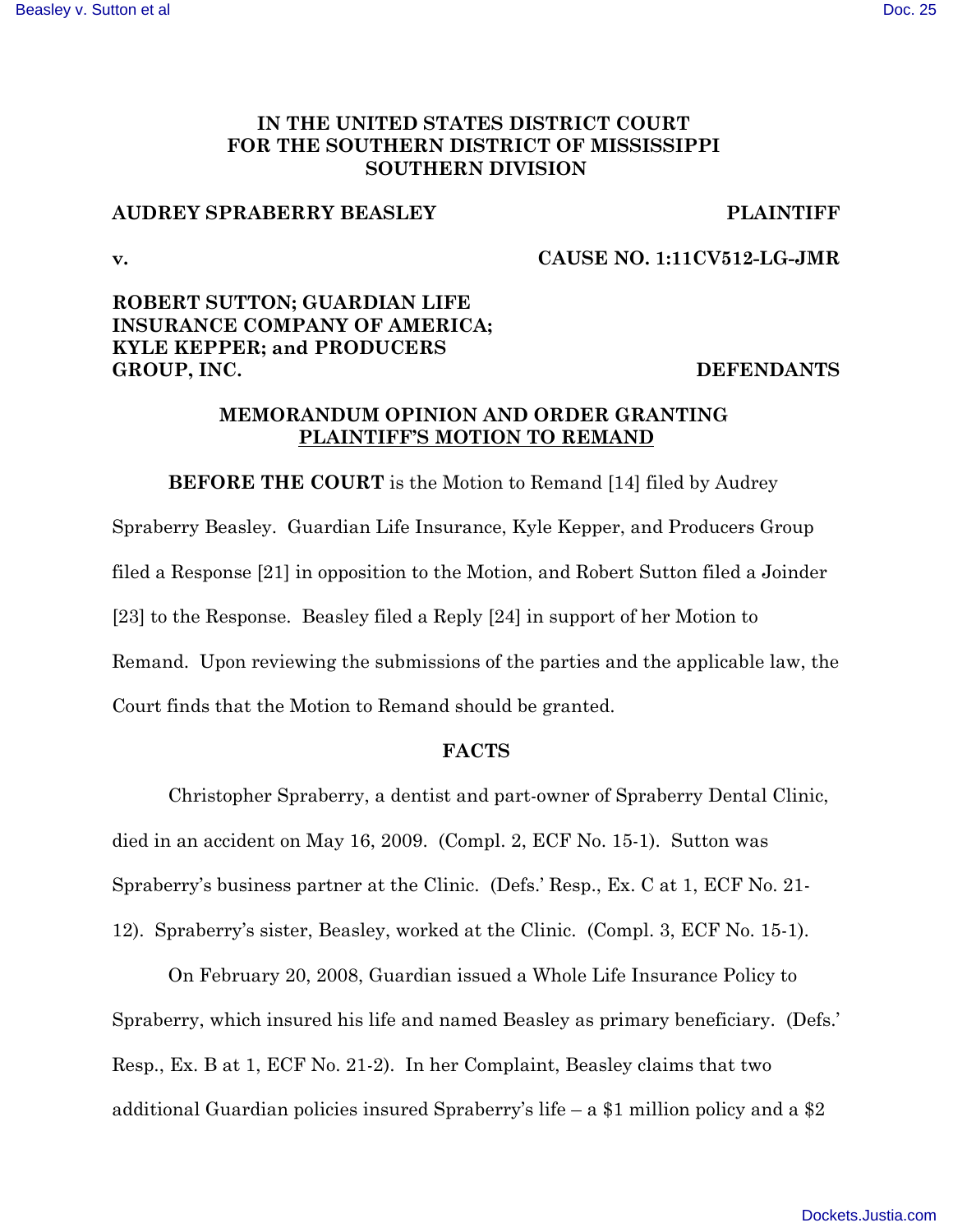million policy – and Sutton was the beneficiary of both policies. (Compl. 3, ECF No. 15-1). Beasley contends that Spraberry requested cancellation of the policies issued to Sutton and purchased a separate \$3 million policy that named Sutton as beneficiary.  $(Id.$  at 4-5). However, she claims that Guardian, through its agents Kepper and Producers Group, cancelled the policy that named Beasley as beneficiary instead. (Id.) Therefore, she claims that she received nothing, while Sutton received \$5 million.<sup>1</sup> (*Id.* at 5).

After Spraberry's death, Beasley claims that Sutton promised to pay her \$700,000 to "make it right" on multiple occasions.  $(Id.; P!.'s Reply, Ex. P-2, ECF$ No. 24-2). She claims that he also encouraged her to buy a house that she could not otherwise afford. (Pl.'s Reply, Ex. P-2, ECF No. 24-2). Beasley claims that Sutton gave her a \$100,000 partial payment and discussed the best method for paying the remainder of the funds to reduce tax liability. (Id.) Beasley claims that she bought a house in reliance on Sutton's promises, and the purchase of the house has caused her financial difficulties. (Compl. 3, ECF No. 15-1).

On October 5, 2011, Beasley filed a lawsuit in the Circuit Court of Harrison County, Mississippi, asserting the following causes of action against Guardian,

 $1$  Guardian does not directly address Beasley's assertion that Sutton ultimately received \$5 million in coverage. It only addresses a \$2 million policy owned by Sutton that insured Spraberry's life and named Sutton as beneficiary, and it has provided evidence that Spraberry's wife was the beneficiary of a \$1 million policy that lapsed due to non-payment of premiums. (Defs.' Resp., Ex. B, ECF No. 21-2). Guardian claims that the policy benefitting Beasley also lapsed due to non-payment of premiums.  $(Id.)$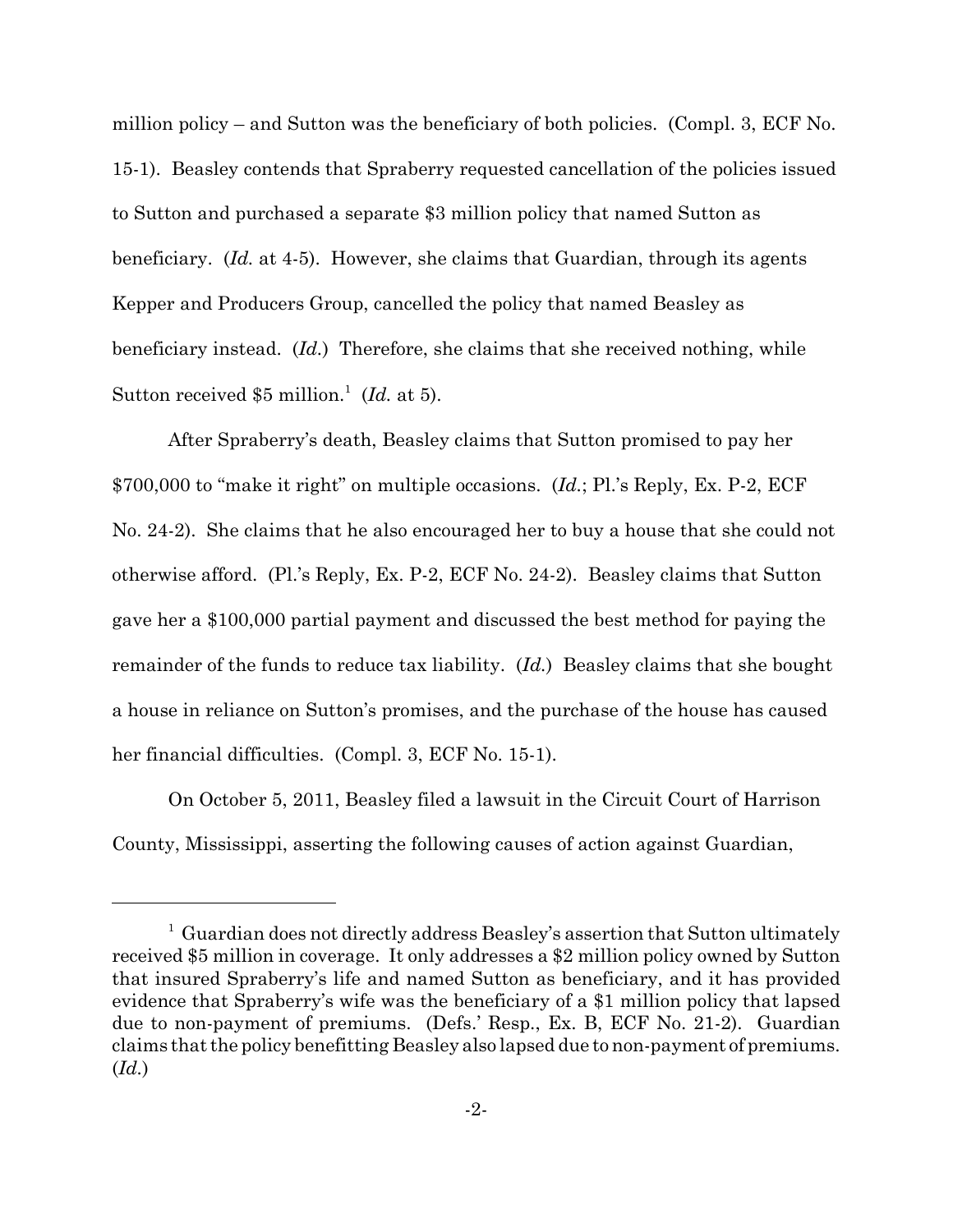Kepper, and Producers Group: tortious breach of contract, negligence, gross negligence, bad faith, and unfair dealing. She has alleged claims of unjust enrichment, promissory estoppel, and equitable estoppel against Sutton. The defendants removed the case to this Court, asserting that diversity jurisdiction exists, because the only non-diverse defendant, Sutton, was improperly joined in the lawsuit. Beasley filed the present Motion to Remand.

#### **DISCUSSION**

#### A. Improper Joinder

There are two ways to establish improper joinder "(1) actual fraud in the pleading of jurisdictional facts, or (2) the inability of the plaintiff to establish a cause of action against the non-diverse party in state court." Guillory v. PPG Indus., Inc., 434 F.3d 303, 308 (5th Cir. 2005). When determining whether a plaintiff has established a cause of action against a non-diverse defendant, this Court must consider "whether the defendant has demonstrated that there is no possibility of recovery by the plaintiff against the in-state defendant . . . ." Guillory, 434 F.3d at 308.

To determine the validity of an improper joinder claim, we "must" evaluate all of the factual allegations in the light most favorable to the plaintiff, resolving all contested issues of substantive fact in favor of the plaintiff." In addition, we must resolve all ambiguities in the controlling state law in the plaintiff's favor. We do not determine whether the plaintiff will actually or even probably prevail on the merits of the claim, but look only for a possibility that the plaintiff might do so.

Id. at 308-09 (quoting B., Inc. v. Miller Brewing Co., 663 F.2d 545, 549 (5th Cir. 1981)). "This means there must be a *reasonable* possibility of recovery, not merely a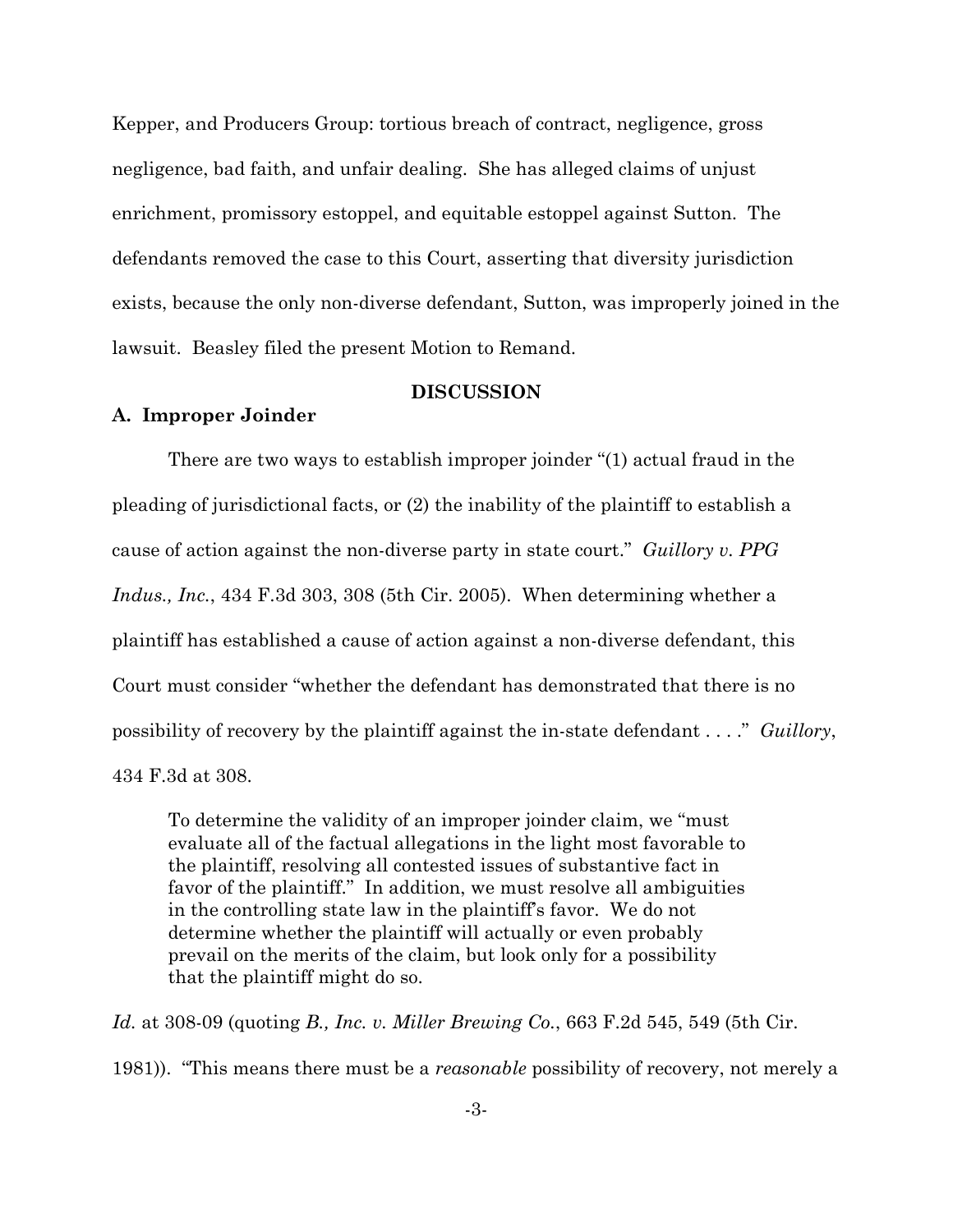*theoretical* one." *Campbell v. Stone Ins., Inc.,* 509 F.3d 665, 669 (5th Cir. 2007) (quoting Ross v. Citifinancial Inc., 344 F.3d  $458$ , 461 (5th Cir. 2003)). "The burden of persuasion on a party claiming improper joinder is a 'heavy one." Campbell, 509 F.3d at 669.

To determine whether a plaintiff has a reasonable basis of recovery under state law, courts generally conduct a Rule 12(b)(6)-type analysis, "looking initially at the allegations of the complaint to determine whether the complaint states a claim under state law against the in-state defendant." Smallwood v. Ill. Cent. R.R.  $Co.$ , 385 F.3d 568, 573 (5th Cir. 2004). However, in cases in which a plaintiff has misstated or omitted discrete facts that would determine the propriety of joinder, a court may pierce the pleadings and conduct a summary inquiry. Smallwood, 385 F.3d at 573-74. "[A] summary inquiry is appropriate only to identify the presence of discrete and undisputed facts that would preclude plaintiff's recovery against the in-state defendant." Smallwood, 385 F.3d at 573-74.

In the present case, the defendants request a summary inquiry, and they have presented evidence to the Court. Beasley has also submitted evidence to the Court in support of her reply that provides facts that were omitted from her Complaint. Therefore, the Court will conduct a summary inquiry.

#### **B.** Equitable Estoppel

The Mississippi Court of Appeals has explained:

Equitable estoppel [is] generally defined as "the principle by which a party is precluded from denying any material fact, induced by his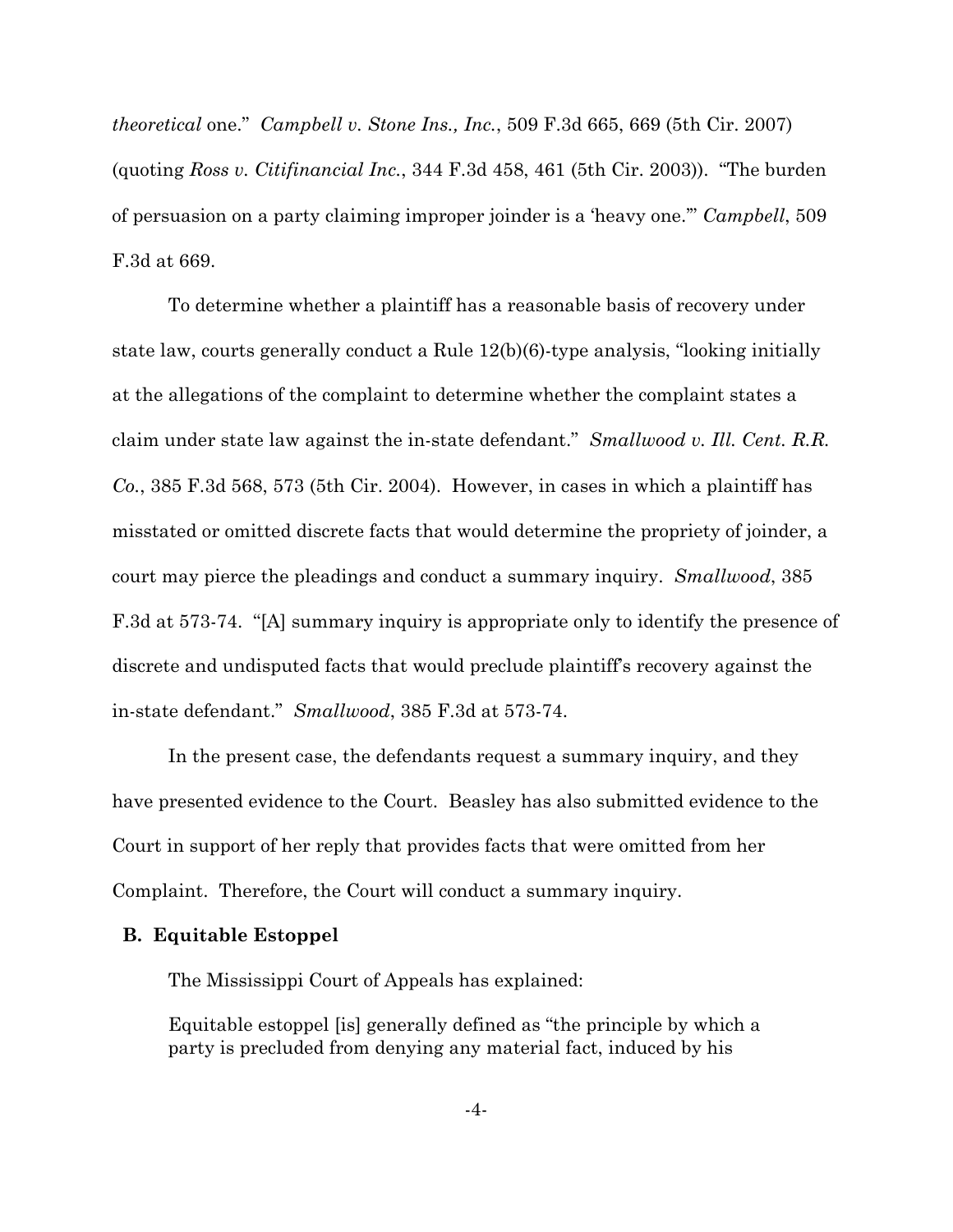words or conduct upon which a person relied, whereby the person changed his position in such a way that injury would be suffered if such denial or contrary assertion was allowed." Dubard v. Biloxi, *H.M.A., Inc.*, 778 So. 2d 113, 114 (15) (Miss. 2000) .... "The doctrine of equitable estoppel may be used to enforce an oral contract which would otherwise be unenforceable under the statute of frauds." Powell v. Campbell, 912 So. 2d 978, 982 (12) (Miss. 2005).... Nonetheless, equitable estoppel "should only be used in exceptional circumstances" and must be based on public policy, fair dealing, good faith, and reasonableness." Id.

*Eagle Mgmt., LLC v. Parks, 938 So. 2d 899, 903-04 (Miss. Ct. App. 2006).* "The doctrine of equitable estoppel requires proof of a (1) belief and reliance on some representation; (2) change of position as a result of the representation; and (3) detriment or prejudice caused by the change of position." Mound Bayou Sch. Dist. v. Cleveland Sch. Dist., 817 So. 2d 578, 583 (¶ 15) (Miss. 2002).

"Equitable estoppel may be enforced in those cases in which it would be substantially unfair to allow a party to deny what he has previously induced another to believe and take action on .... In other words, 'one may ... not change his attitude to the substantial detriment of another and avoid an estoppel on grounds that at the outset his heart was pure." Wesley M. Breland, Realtor, Inc. v. Amanatidis, 996 So. 2d 176, 181 (123) (Miss. Ct. App. 2008) (citing PMZ Oil Co. v. Lucroy, 449 So. 2d 201, 207 (Miss. 1984)).

In their Memorandum, the defendants argue that Beasley does not have an equitable estoppel claim against Sutton, because she has only alleged a verbal future promise to "make things right." (Defs.' Mem. 20, ECF No. 22). However, as explained previously, Mississippi law only requires a representation, by either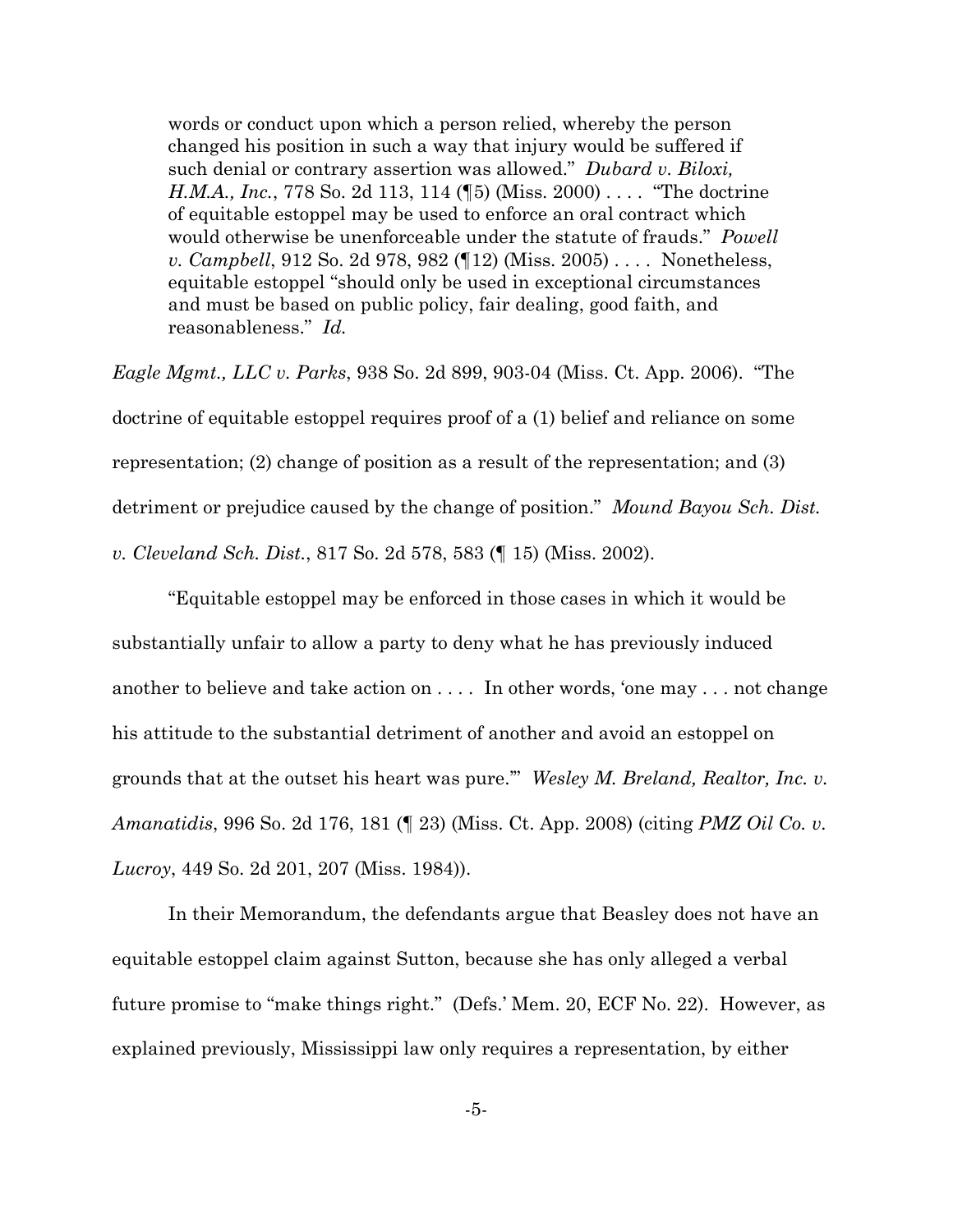words or conduct, that causes a second person to change her position to her detriment. Furthermore, contrary to the defendants' assertions, Beasley does not claim that Sutton merely promised to "make things right." She claims, under oath in her Complaint and affidavit, that he promised to pay her \$700,000, made a partial payment of \$100,000, encouraged her to buy a house that she said she could not otherwise afford, and when she expressed concern that he may not fulfill his promise, he reiterated his promise to pay her the remainder of the money. She claims that she bought the house at his urging, and that the purchase of the house caused her damages. The Court recognizes that the doctrine of equitable estoppel is only utilized in exceptional circumstances. However, the Court cannot hold that Beasley does not have reasonable basis of recovery against Sutton at this stage of the proceedings.

"As 'the effect of removal is to deprive the state court of an action properly before it, removal raises significant federalism concerns . . . . ' The removal statute is to be strictly construed and any doubt as to the propriety of removal should be resolved in favor of remand." In re Hot-Hed Inc., 477 F.3d 320 (5th Cir. 2007). Thus, the Court finds that the defendants have not met their burden of establishing that this Court has subject matter jurisdiction over this lawsuit. See New Orleans & Gulf Coast Ry. Co. v. Barrois, 533 F.3d 321, 327 (5th Cir. 2008). As a result, the Motion to Remand must be granted.

## C. UNJUST ENRICHMENT AND PROMISSORY ESTOPPEL

Since the Court finds that Beasley has a reasonable basis for recovery on her

 $-6-$